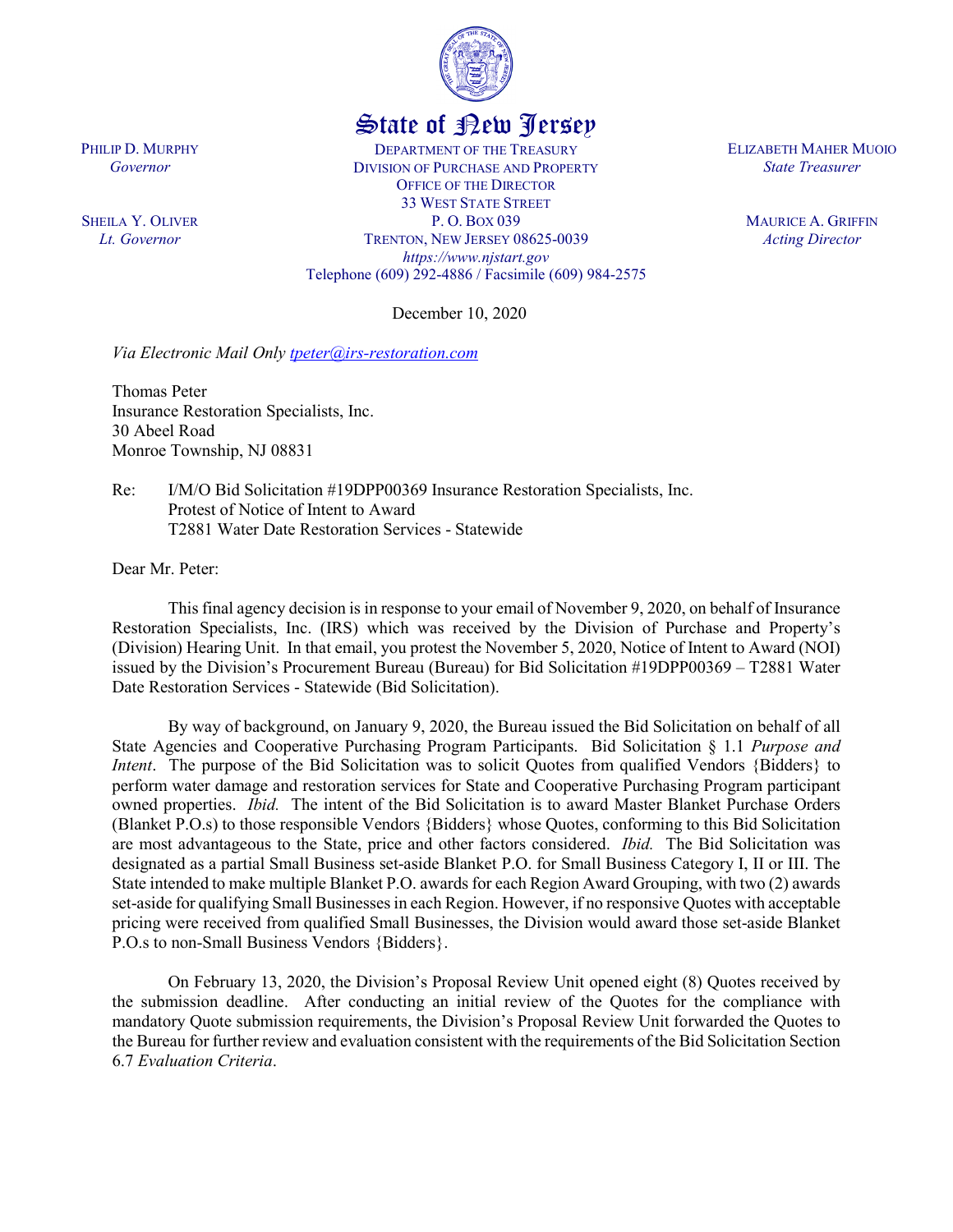On October 28, 2020, after completing the review and evaluation of the submitted Quotes, the Bureau prepared a Recommendation Report which recommended that Blanket P.O. awards be made to Active Environmental, Asbestos Mold Services, Corp., and A Women Owned Contractor, Inc. (AWOC), whose submitted Quotes were most advantageous to the State, price and other factors considered. Accordingly, on November 5, the NOI was issued advising all Vendors {Bidders} that it was the State's intent to award Blanket P.O.s consistent with the Bureau's Recommendation Report dated October 28, 2020.

On November 11, 2020 the Division's Hearing Unit received IRS' protest. By way of summary, IRS protests the determination that its submitted Quote was non-responsive to the requirements of the Bid Solicitation; questions the pricing submitted by AWOC; questions AWOC's ownership structure and the ability of the company to complete the work sought by the Bid Solicitation; and, alleges that AWOC and Active Environmental do not have the required DPMC C103 Microbial Remediation Classification. Additionally, IRS requests an in-person meeting.

First, with respect to IRS' request for an in-person presentation, I note that pursuant to N.J.A.C. 17:12-3.3(e), "[t]he Director has sole discretion to determine if an in-person presentation by the protester is necessary to reach an informed decision on the matter(s) of the protest. In-person presentations are factfinding for the benefit of the Director." Further, "[i]n cases where no in-person presentation is held, such review of the written record shall, in and of itself, constitute an informal hearing." N.J.A.C. 17:12-3.3(d). In consideration of IRS' protest, I have reviewed the record of this procurement, including the Bid Solicitation, the submitted Quotes, the relevant statutes, regulations, and case law. The issues raised in IRS' protest were sufficiently clear such that a review of the record of this procurement has provided me with the information necessary to determine the facts of this matter and to render an informed final agency decision on the merits of the protest submitted by IRS on the written record, as such an in-person hearing is not warranted. I set forth herein the Division's final agency decision.

Next, with respect to IRS's protest of the Bureau's intended Blanket P.O. awards to AWOC, while IRS's protest was under review by the Division's Hearing Unit, on December 8, 2020, counsel for AWOC wrote to the Division requesting that AWOC be permitted to withdraw its submitted Quote pursuant to N.J.A.C. 17:12-11(b). In support of its request AWOC states that it relied upon out-of-date materials in the calculation of the prevailing wage rates applicable to the contract. AWOC states that "it would be unconscionable to enforce the contract resulting from AWOC's proposal as the prevailing wage rates proposed are in some cases close to or more than one-half of the prevailing wage rate required." In reviewing AWOC's request, I have determined that AWOC's request was made in good faith, and that the State will not be significantly prejudiced by granting the withdrawal of the Quote. Accordingly, I have granted AWOC's request to withdraw it submitted Quote pursuant to N.J.A.C. 17:12-11(b). In light of the fact that I have granted AWOC's request to withdraw the submitted Quote, IRS' protest points against AWOC are moot, and need not be addressed in this decision.

Turning to IRS's protest of the Bureau's determination that IRS' submitted Quote was nonresponsive to the requirements of the Bid Solicitation, as noted in the Bureau's Recommendation Report, IRS' submitted Quote was deemed non-responsive because: [1](#page-1-0)

l

<span id="page-1-0"></span><sup>&</sup>lt;sup>1</sup> IRS' Quote was not deemed non-responsive for IRS's failure to include a copy of the company's Public Works Registration Certificate with the Quote. By reviewing databases maintained by the State, the Bureau was able to confirm that IRS did have a Public Works Registration Certificate at the time of Quote opening. Additionally, the Hearing Unit's review of IRS' Quote reveals that the Public Works Registration Certificate was included with the Quote as indicated in IRS' protest.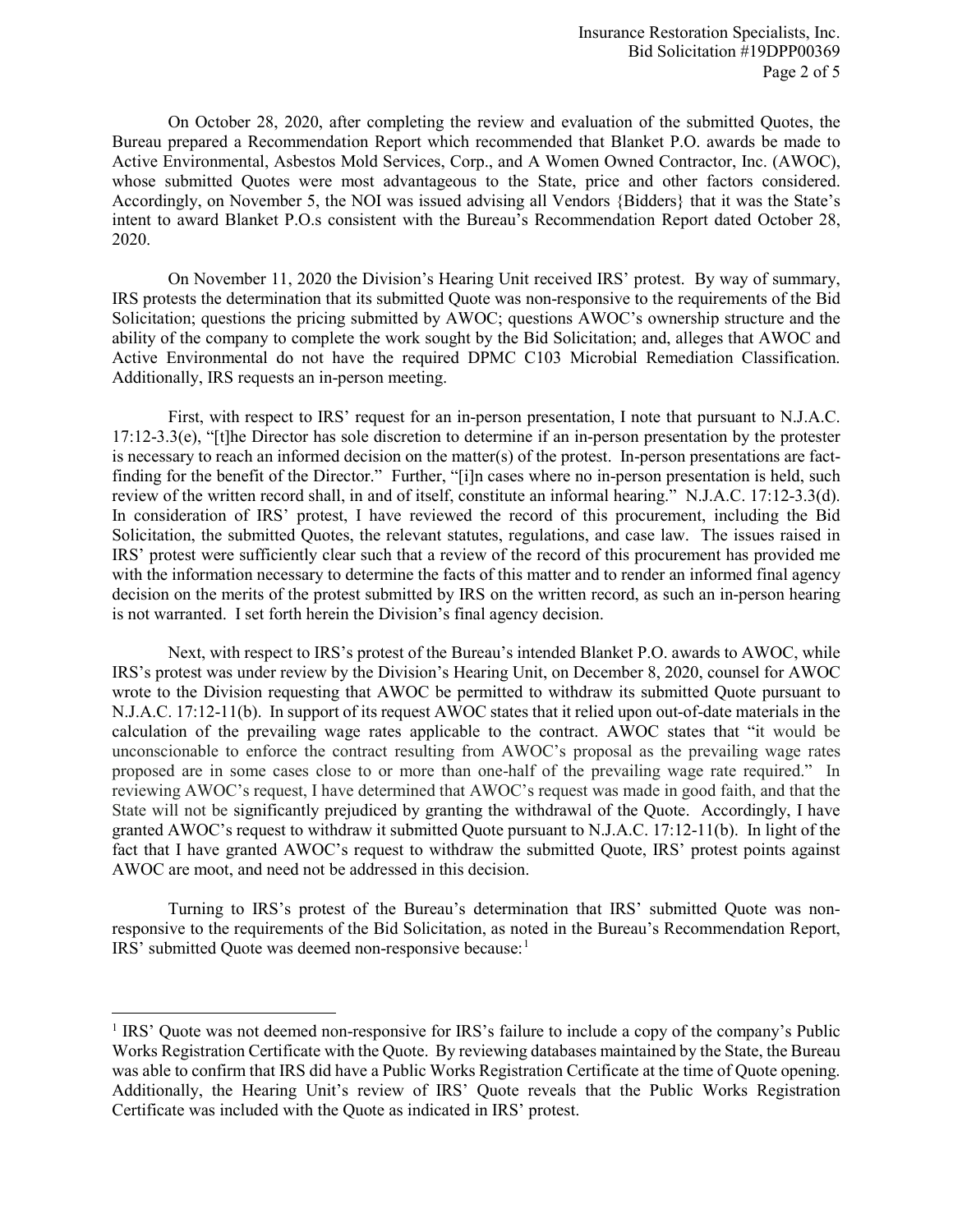The Vendor {Bidder} listed three (3) Subcontractors on its *Subcontractor Utilization Form*. The Vendor's {Bidders'} Subcontractors' work included: carpet and flooring (Subcontractor #1 Messina Brothers Carpet), painting (Subcontractor #2 J.W. Painting Services), and general contracting work (Subcontractor #3 Loyola Construction LLC). The work being performed by Subcontractors #2 and #3 require Public Works pursuant to the Bid Solicitation; therefore, the Quote does not meet the requirements of Section 4.4.1.8 of the Bid Solicitation which states, "At the time of the Quote due date, the Vendor {Bidder} and Subcontractors performing public work as defined in N.J.S.A. 34:11-56.26 must be registered in accordance with the Public Works Contractor Registration Act (PWCRA), N.J.S.A. 34:11-56.48 *et seq.*"

Additionally, IRS indicated "N/A" on Price Line 50 on its submitted State-Supplied Price Sheets for the Northern, Central, and Southern Regions and therefore does not meet the requirements of section 4.4.5.2 of the Bid Solicitation which states, "The Vendor {Bidder} must bid on all price lines within a Region to be considered for award of the respective Region."

In an effort to correct the deficiencies that lead to the determination that the Quote was nonresponsive, in the protest, IRS requests that the three subcontractors be removed from the subcontractor list. Specifically, IRS states:

> Sub-Contractors: we provide 3 subcontractors in our bid (on the Subcontractors Utilization Form) and did not confirm that they were registered as Public Works contractors. IRS is requesting that they be removed from the list and will not be used on any State contract projects unless they obtain the proper documentation. In the future, if a subcontractor is to be used for specific tasks, we will assure you that they will have the Public Works registration and we would provide proof and written request to the appropriate agency before we use that subcontractor. IRS has our own construction crews/carpenters and typically we perform most of the water damage building material reconstruction repairs in-house.

IRS cannot now amend its Quote submission to remove its subcontractors, as doing so would be contrary to the Court's holding in *In re Protest of Award of On-Line Games Prod. & Operation Servs. Contract*, Bid No. 95-X-20175, 279 N.J. Super. 566, 597 (App. Div. 1995). In *On-Line Games* the Appellate Division held that "in clarifying or elaborating on a proposal, a bidder explains or amplifies what is already there. In supplementing, changing or correcting a proposal, the bidder alters what is there. It is the alteration of the original proposal which was interdicted by the RFP". IRS' request to remove its listed subcontractors in an effort to make its Quote responsive to the requirements of the Bid Solicitation is a change to the submitted Quote not permitted by the Court's holding in *On-Line Games*.

IRS additionally requests that is notation of "N/A" on the Quote price sheet be amended to "0", stating:

> Price Sheet: In Price Line item 50 on the price sheet, item description: "Truck and driver for water disposal" we put N/A and not a "0" for that item. We do not provide this service so we placed an N/A in the price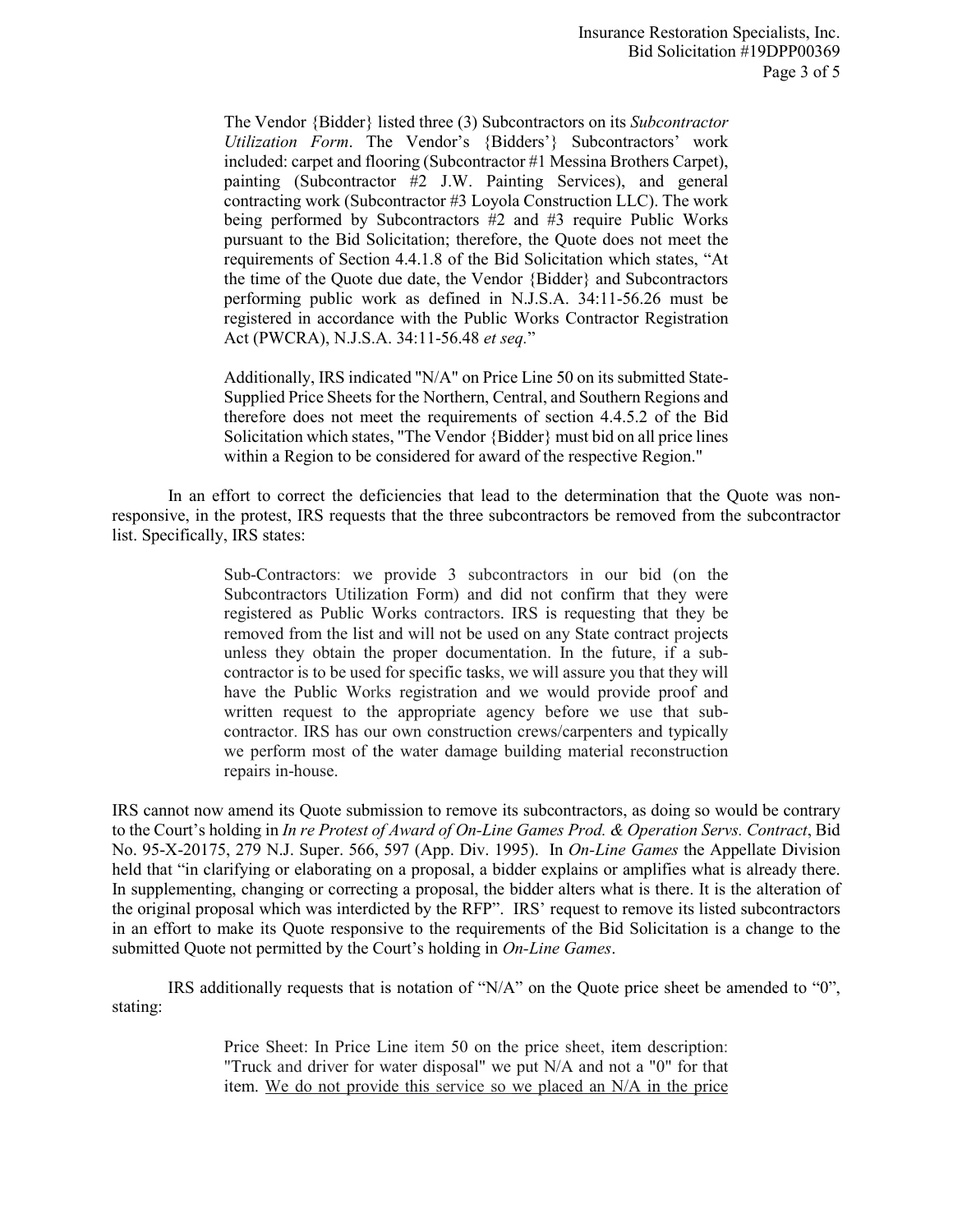columns and should have placed a "0" to avoid the deficiency. Even with the N/A in place the terminal line still quoted as a 0 value.

[Emphasis added.]

 $\overline{\phantom{a}}$ 

A review of the Bid Solicitation reveals that Vendors {Bidders} were required to submit pricing for all price lines within a region. See Bid Solicitation Section 4.4.5.2(A). Further, as to price line 50, the Bid Solicitation further specified:

> C. **Price Lines #16 – 66:** The Vendor {Bidder} must<sup>[2](#page-3-0)</sup> submit allinclusive hourly rates for all equipment listed for the North Region. The Vendor {Bidder} equipment rates shall include fuel and normal maintenance, since the Using Agency will not provide separate compensation for fuel and normal maintenance; and

[Bid Solicitation Sections 4.4.5.2.2, 4.4.5.2.3, and 4.4.5.2.4.]

As noted above, IRS' request to alter its price sheet in an effort to make its Quote responsive to the requirements of the Bid Solicitation is a change to the submitted Quote not permitted by the Court's holding in *On-Line Games*. Further, IRS states that it does not provide the listed services; therefore, regardless of the notation on the price sheet of "N/A" or "0"; IRS' Quote would be non-responsive to the requirements of the Bid Solicitation as the Transportation Rental Fee for a Truck and Driver for water disposal is a mandatory requirement of the Bid Solicitation scope of work.

Accordingly, the Bureau properly concluded that the Quote submitted by IRS was non-responsive to the requirements of the Bid Solicitation.

Finally, IRS alleges that Active Environmental is not qualified to perform the work sought by this Bid Solicitation because Active Environmental does not have the required Microbial Remediation classification code C103 issued by the Division of Project Management and Construction (DPMC). That classification was not a requirement of Quote submission nor was it a requirement of Blanket P.O. award. Rather, Bid Solicitation Section 3.4.4 *MOLD* requires that Vendors {Contractors} and subcontractors performing mold remediation be classified prior to performing the work required. Accordingly, Active Environmental is able to obtain the Microbial Remediation classification code C103 from DPMC after contract award. The only requirement is that Active Environmental or an identified subcontract have the appropriate classification code, prior to performing the work required.

In light of the findings set forth above and fact that I have granted AWOC's request to withdraw the submitted Quote, I sustain the Bureau's November 5, 2020, NOI indicating that Blanket P.O. awards will be made to Active Environmental and Asbestos Mold Services, Corp. This is my final agency decision on this matter.

<span id="page-3-0"></span><sup>&</sup>lt;sup>2</sup> Bid Solicitation Section 2.2 General Definitions state that "Must – Denotes that which is a mandatory requirement."